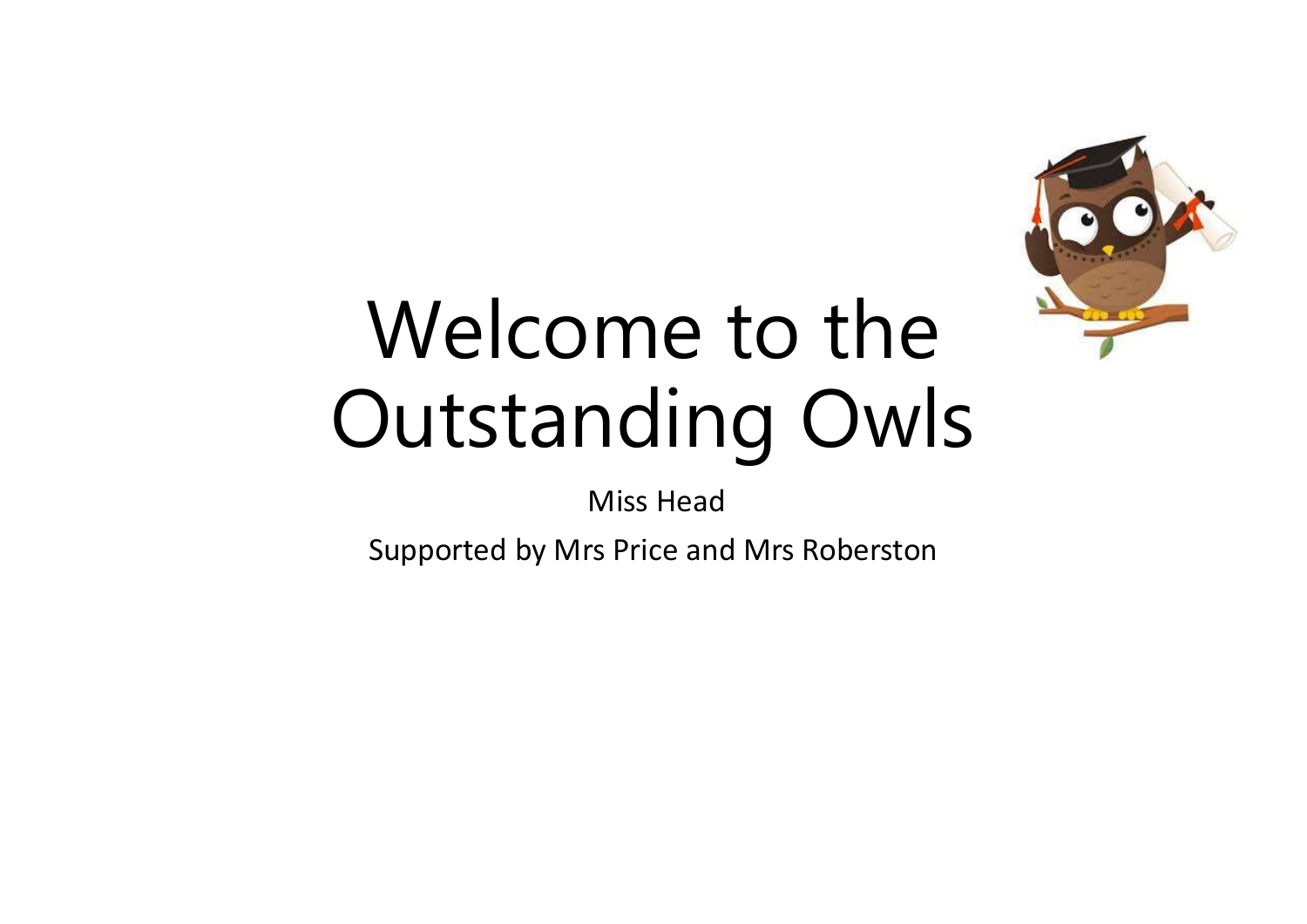Lower KS2 Here we try to:



-develop independence -help facilitate learning via a Critical Skills Approach -support learners to be organised and ready to learn -include the interests of your child in our curriculum planning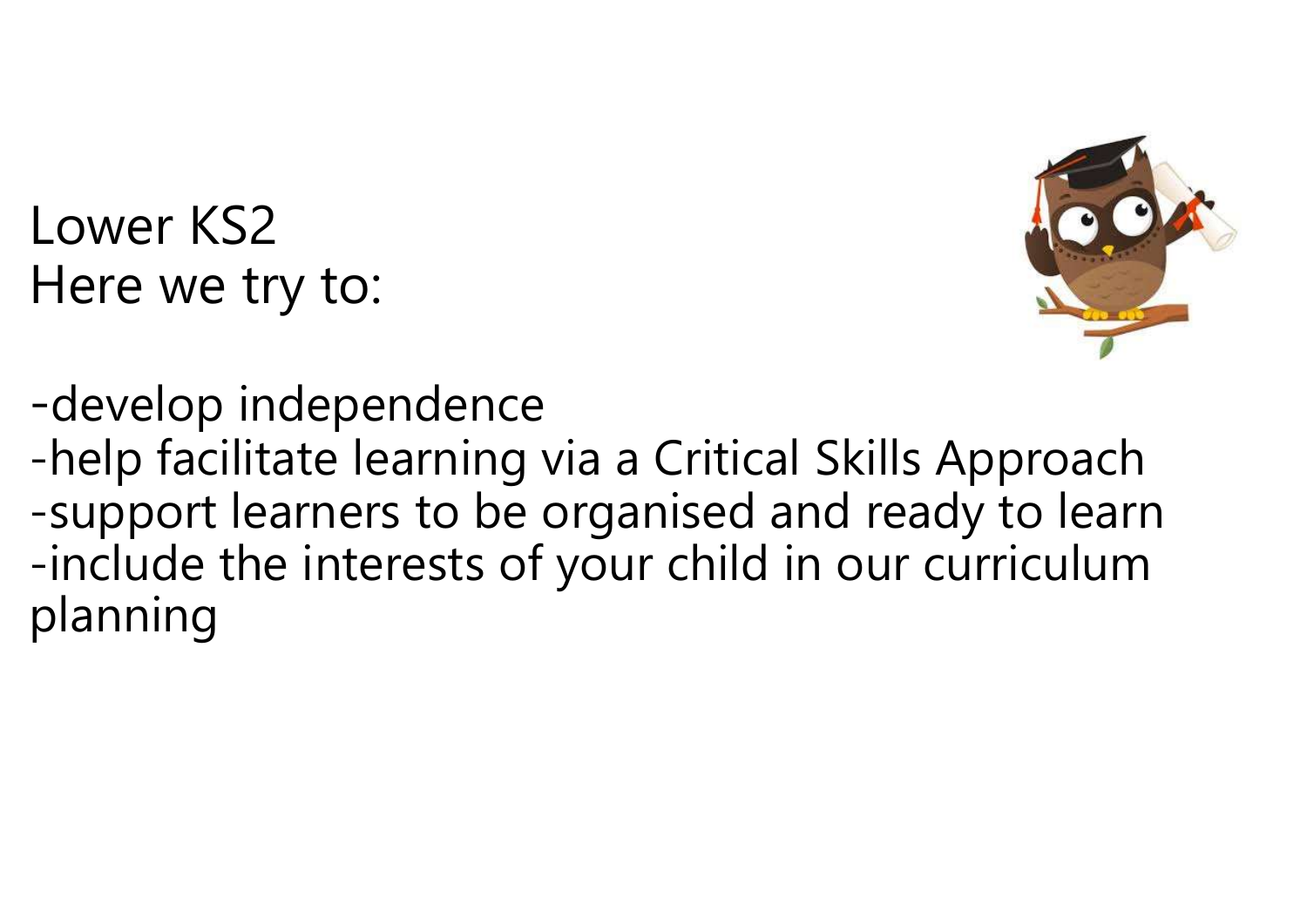### Expectations of your child in class:

- **≎** Follow instructions accurately
- $\triangle$  Be an active listener and a quality audience
- $\cdot$  Be a participant in the lesson
- ❖ Try their best even when it is tricky
- $\triangle$  Ask for help when they need it after trying independently
- \* Never give up!

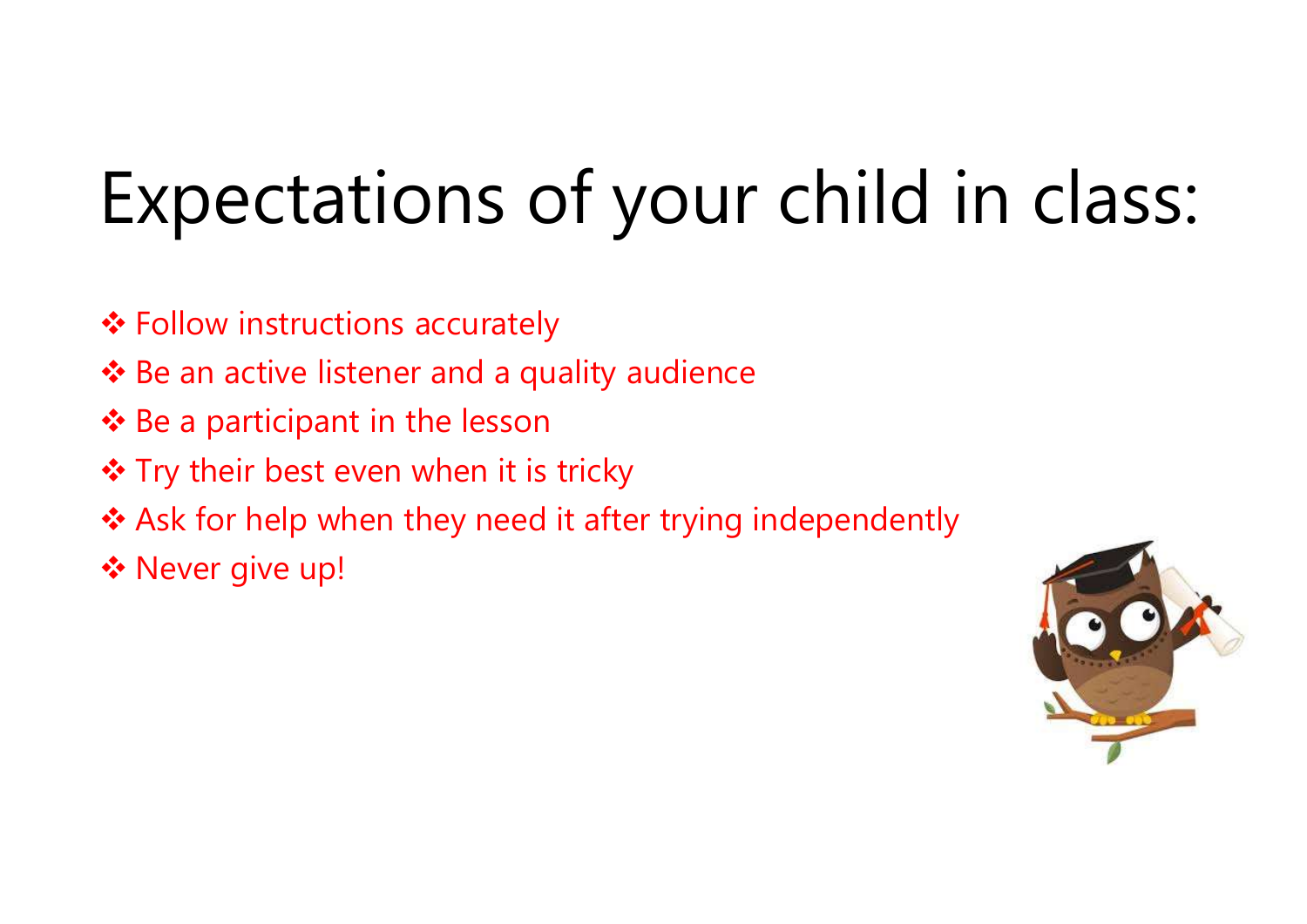#### EXPECIALIONS OF YOU AS LITE GIOWIIup'

- $\checkmark$  Listen to your child read aloud Monday-Thursday evening for 10 mins, ensuring their reading record is signed daily (children will change books as they are reminded daily to check)
- $\checkmark$  Ensure they have their kit in school when required
- $\checkmark$  Support your child with homework tasks-spellings, times tables and Big Talk tasks
- $\checkmark$  Model positivity towards school life and aspirations
- $\checkmark$  Please, please, please ask your child about their day with a smiley face.

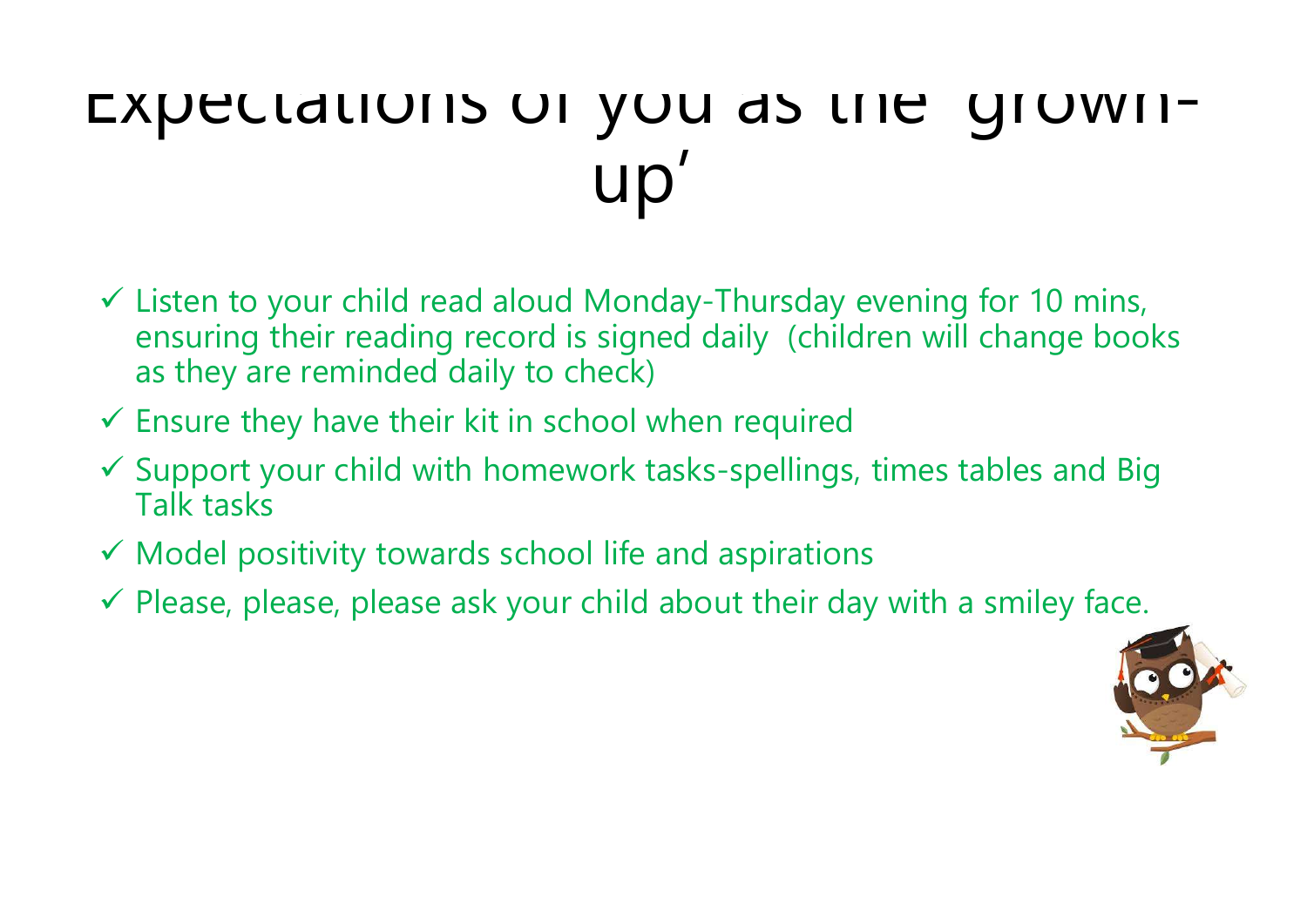# Problems

- **See the teacher in the morning in the** playground
- **\* Catch teacher at the end of the day**
- **❖ Ring for an appointment**
- **Email Mr Slater with serious concerns**